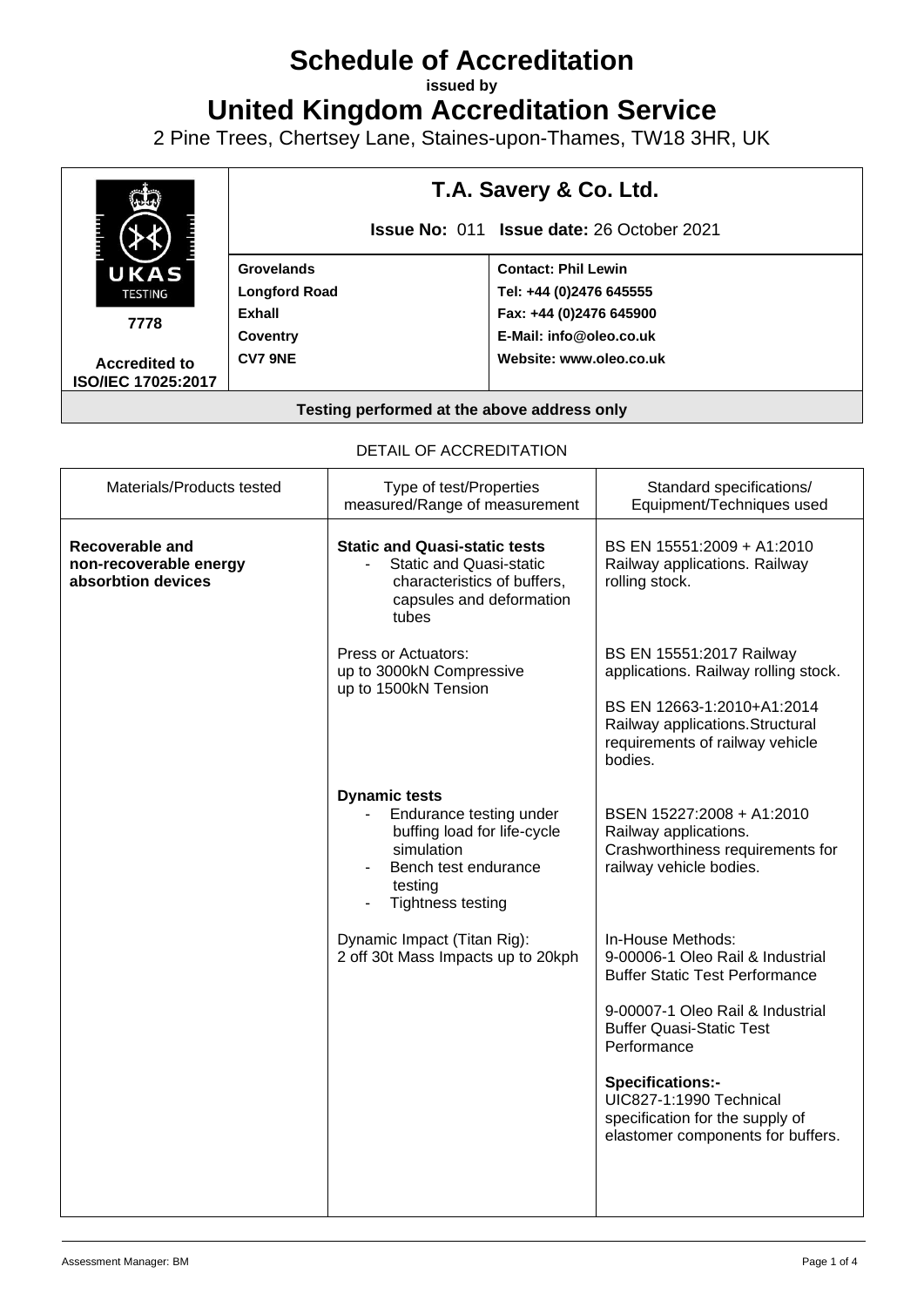

#### **Schedule of Accreditation issued by United Kingdom Accreditation Service**

2 Pine Trees, Chertsey Lane, Staines -upon -Thames, TW18 3HR, UK

# **T.A. Savery & Co. Ltd.**

**7778 Accredited to ISO/IEC 17025:2017**

**Issue No:** 011 **Issue date:** 26 October 2021

**Testing performed at main address only**

| Materials/Products tested                                      | Type of test/Properties<br>measured/Range of measurement       | Standard specifications/<br>Equipment/Techniques used                                                                                                                                                                                                                                                                  |
|----------------------------------------------------------------|----------------------------------------------------------------|------------------------------------------------------------------------------------------------------------------------------------------------------------------------------------------------------------------------------------------------------------------------------------------------------------------------|
|                                                                |                                                                | UIC827-2:1981 Technical<br>specification for the supply of steel<br>rings for buffer springs. In-House-<br>Methods:<br>9-00084-1 Dynamic Test<br>Procedure.<br>Temperature preconditioning of<br>tests samples when outside the<br>published Standard, issue 1<br>-60 $\mathrm{^{\circ}C}$ to +60 $\mathrm{^{\circ}C}$ |
| <b>Railway Rolling Stock - Draw</b><br>gear and screw coupling | <b>Static and Quasi-static tests</b><br>Static characteristics | BSEN 15566:2009 + A1:2010 Draw<br>gear and screw coupling.                                                                                                                                                                                                                                                             |
|                                                                |                                                                | In-House-Method: Temperature<br>preconditioning of tests samples<br>when outside the published<br>Standard, issue1<br>-60 $\mathrm{^{\circ}C}$ to +60 $\mathrm{^{\circ}C}$                                                                                                                                             |
|                                                                |                                                                |                                                                                                                                                                                                                                                                                                                        |
|                                                                |                                                                |                                                                                                                                                                                                                                                                                                                        |
|                                                                |                                                                |                                                                                                                                                                                                                                                                                                                        |
|                                                                |                                                                |                                                                                                                                                                                                                                                                                                                        |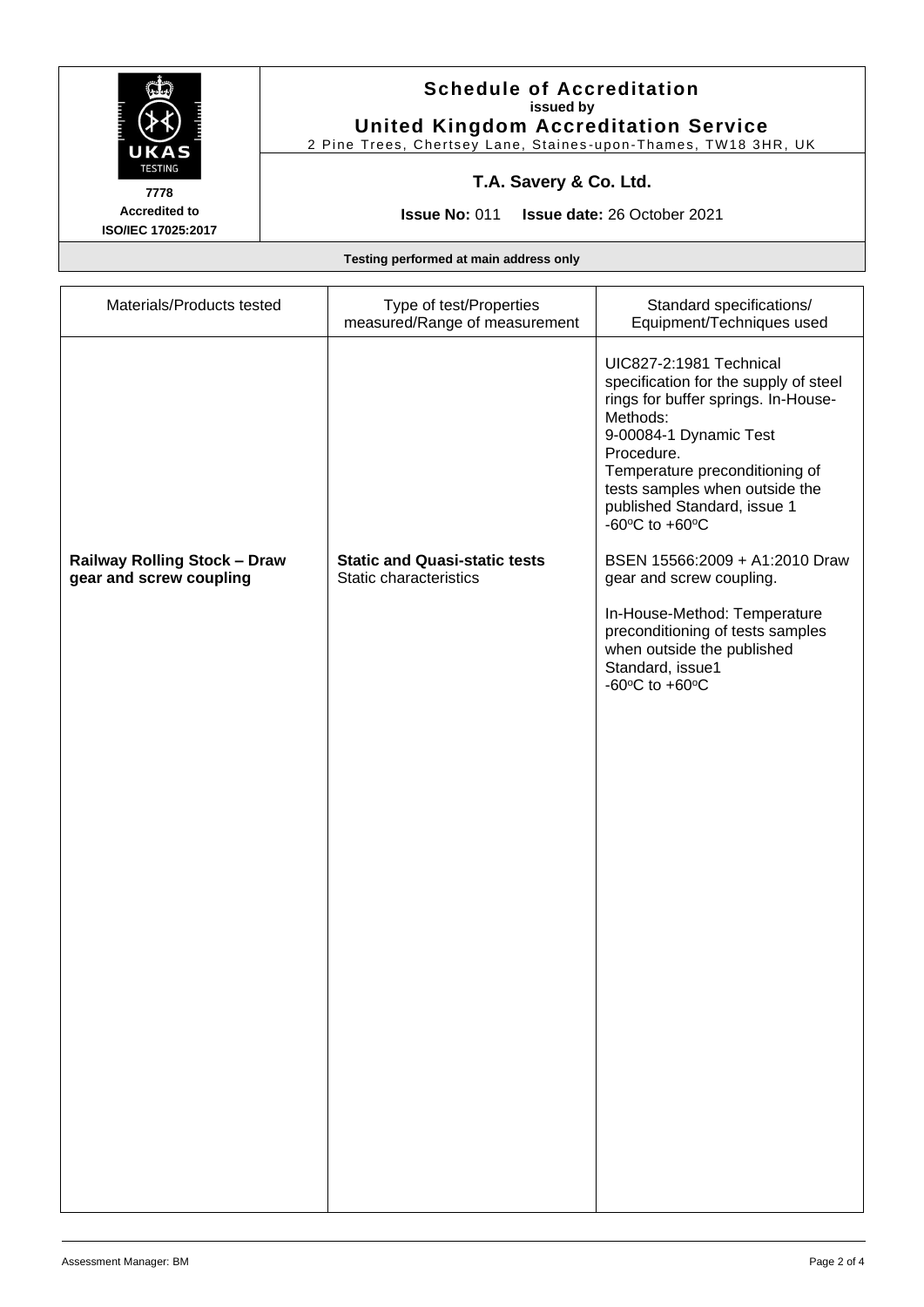

#### **Schedule of Accreditation issued by United Kingdom Accreditation Service**

2 Pine Trees, Chertsey Lane, Staines -upon -Thames, TW18 3HR, UK

### **T.A. Savery & Co. Ltd.**

**7778 Accredited to ISO/IEC 17025:2017**

**Issue No:** 011 **Issue date:** 26 October 2021

**Testing performed at main address only**

| measured/Range of measurement                                                                                                                                                                                                                                                                                                                                                                            | Standard specifications/<br>Equipment/Techniques used                                                                                                                                                                                                                                                                                                                                                                                                                                                                                                                                                                                                                                                            |
|----------------------------------------------------------------------------------------------------------------------------------------------------------------------------------------------------------------------------------------------------------------------------------------------------------------------------------------------------------------------------------------------------------|------------------------------------------------------------------------------------------------------------------------------------------------------------------------------------------------------------------------------------------------------------------------------------------------------------------------------------------------------------------------------------------------------------------------------------------------------------------------------------------------------------------------------------------------------------------------------------------------------------------------------------------------------------------------------------------------------------------|
| <b>Rail Friction Shoes and Buffer</b><br><b>Retardation test</b><br>9-00125-1<br><b>Stops</b>                                                                                                                                                                                                                                                                                                            | In-House Methods:                                                                                                                                                                                                                                                                                                                                                                                                                                                                                                                                                                                                                                                                                                |
| Elevator buffers<br>Dynamic Drop (free Fall) Scope<br>Extension<br>High Mass 12,00kg<br>Electric lifts.<br>Low Mass 380kg<br>Max Height 25m (10m calibrated)<br>Buffer tests:<br><b>Retardation test</b><br>$\blacksquare$<br>Strength test<br>Oil leakage test<br>$\blacksquare$<br>Plunger return test<br>$\blacksquare$<br>Lateral movement<br>escalators<br>escalators<br>escalators.<br>T7007-2016) | BS EN 81.1:1998 + A3:2009 Safety<br>rules for the construction of lifts.<br>BS EN 81.2:1998 + A3:2009<br>BS EN 81-20:2014 (Withdrawn)<br>BS EN 81-20:2020<br>BS EN 81-50:2014 (Withdrawn)<br>BS EN 81-20:2020<br>ASME A17.1-2016/CSA B44-16<br>Safety code for elevators and<br>ASME A17.1 - 2013/CSA B44-13<br>Safety code for elevators and<br>ASME A17.1. - 2010/CSA B44-10<br>Safety code for elevators and<br>GB 7588-2003 Safety code on lift<br>manufacturing and installation.<br>GB 7588-2003+XG1-2015 (TSG<br>GOSTR53:780-2010<br><b>Quality Management and Safety</b><br>Control of Industrial Products,<br>10961 (2011.07.25)<br>IS 14665 (Part4/Sec 1 to 9): 2001<br><b>Electric traction lifts</b> |